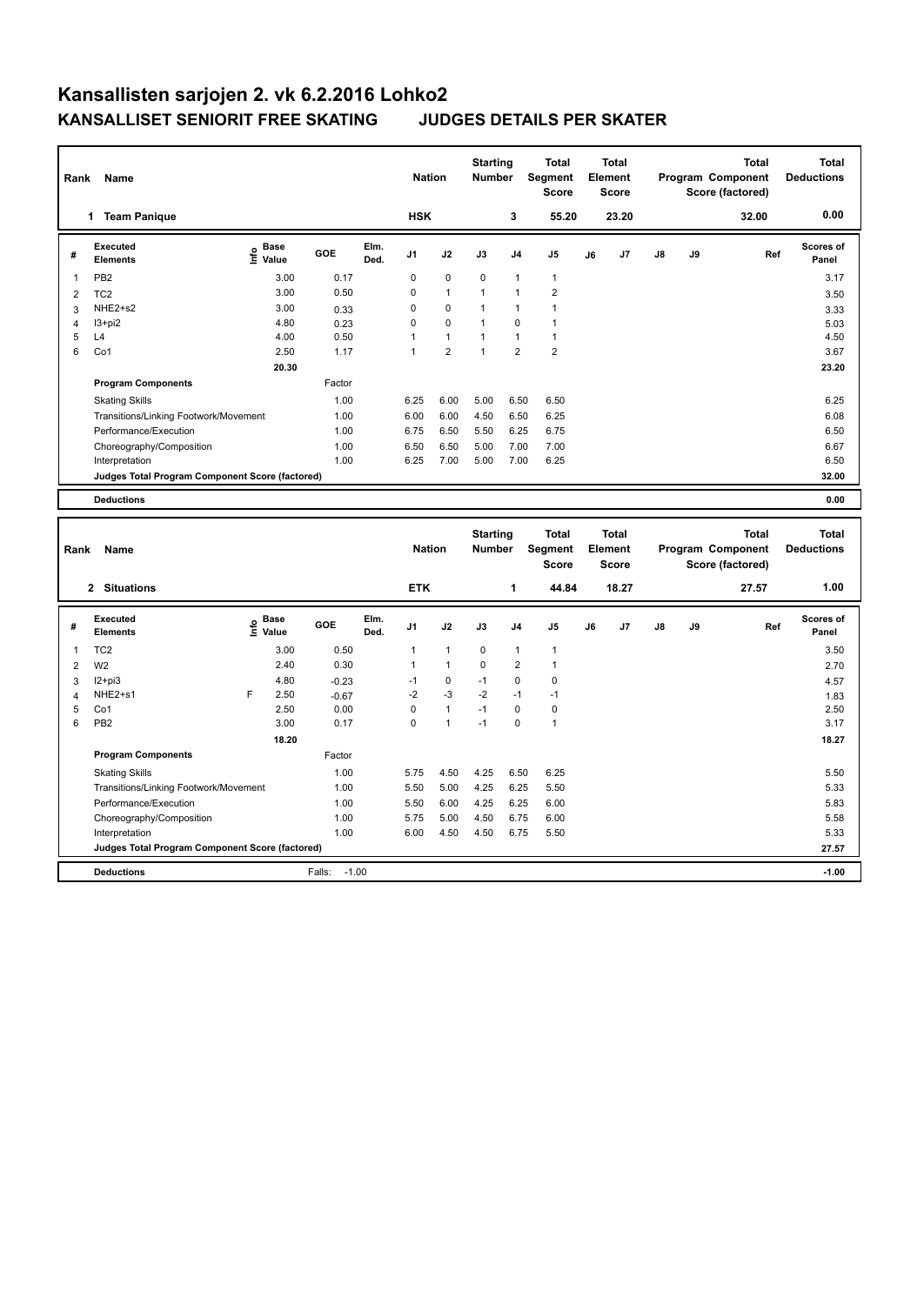| Rank           | <b>Name</b>                                                    |                                  |                   |              | <b>Nation</b>  |                      | <b>Starting</b><br><b>Number</b> |                     | <b>Total</b><br>Segment<br><b>Score</b> |    | <b>Total</b><br>Element<br>Score        |    |    | <b>Total</b><br>Program Component<br>Score (factored) | <b>Total</b><br><b>Deductions</b> |
|----------------|----------------------------------------------------------------|----------------------------------|-------------------|--------------|----------------|----------------------|----------------------------------|---------------------|-----------------------------------------|----|-----------------------------------------|----|----|-------------------------------------------------------|-----------------------------------|
|                | 3 Ex-Steps                                                     |                                  |                   |              | <b>EVT</b>     |                      |                                  | 6                   | 44.15                                   |    | 19.66                                   |    |    | 24.99                                                 | 0.50                              |
| #              | <b>Executed</b><br><b>Elements</b>                             | <b>Base</b><br>e Base<br>⊆ Value | GOE               | Elm.<br>Ded. | J <sub>1</sub> | J2                   | J3                               | J <sub>4</sub>      | J5                                      | J6 | J7                                      | J8 | J9 | Ref                                                   | Scores of<br>Panel                |
| 1              | Cr1                                                            | 2.50                             | 0.23              |              | 1              | $\mathbf{1}$         | 0                                | $\mathbf 0$         | $\mathbf 0$                             |    |                                         |    |    |                                                       | 2.73                              |
| $\overline{2}$ | NHE2+s1                                                        | 2.50                             | 0.00              |              | 0              | $-1$                 | 0                                | $\pmb{0}$           | $\mathbf{1}$                            |    |                                         |    |    |                                                       | 2.50                              |
| 3              | W <sub>4</sub>                                                 | 4.00                             | 0.33              |              | 1              | $\mathbf 0$          | 0                                | $\mathbf{1}$        | $\mathbf{1}$                            |    |                                         |    |    |                                                       | 4.33                              |
| 4              | PB <sub>2</sub>                                                | 3.00                             | 0.33              |              | 0              | $\mathbf{1}$         | 0                                | $\mathbf{1}$        | $\mathbf{1}$                            |    |                                         |    |    |                                                       | 3.33                              |
| 5              | TC <sub>2</sub>                                                | 3.00                             | $-0.33$           |              | $-1$           | $-1$                 | $-1$                             | $\pmb{0}$           | $\mathbf{1}$                            |    |                                         |    |    |                                                       | 2.67                              |
| 6              | $13 + pi2$                                                     | F<br>4.80                        | $-0.70$           |              | $-2$           | $-1$                 | $-2$                             | $\mathbf 0$         | $\pmb{0}$                               |    |                                         |    |    |                                                       | 4.10                              |
|                |                                                                | 19.80                            |                   |              |                |                      |                                  |                     |                                         |    |                                         |    |    |                                                       | 19.66                             |
|                | <b>Program Components</b>                                      |                                  | Factor            |              |                |                      |                                  |                     |                                         |    |                                         |    |    |                                                       |                                   |
|                | <b>Skating Skills</b>                                          |                                  | 1.00              |              | 5.50           | 4.00                 | 4.00                             | 5.75                | 5.75                                    |    |                                         |    |    |                                                       | 5.08                              |
|                | Transitions/Linking Footwork/Movement                          |                                  | 1.00              |              | 5.25           | 3.75                 | 3.75                             | 5.50                | 5.25                                    |    |                                         |    |    |                                                       | 4.75                              |
|                | Performance/Execution                                          |                                  | 1.00              |              | 5.50           | 4.00                 | 4.25                             | 5.50                | 6.00                                    |    |                                         |    |    |                                                       | 5.08                              |
|                | Choreography/Composition                                       |                                  | 1.00              |              | 5.50           | 5.00                 | 4.00                             | 6.00                | 5.50                                    |    |                                         |    |    |                                                       | 5.33                              |
|                | Interpretation                                                 |                                  | 1.00              |              | 4.75           | 4.00                 | 4.25                             | 5.75                | 5.25                                    |    |                                         |    |    |                                                       | 4.75                              |
|                | Judges Total Program Component Score (factored)                |                                  |                   |              |                |                      |                                  |                     |                                         |    |                                         |    |    |                                                       | 24.99                             |
|                |                                                                |                                  |                   |              |                |                      |                                  |                     |                                         |    |                                         |    |    |                                                       |                                   |
|                | <b>Deductions</b>                                              |                                  |                   |              |                |                      |                                  |                     |                                         |    |                                         |    |    |                                                       |                                   |
|                |                                                                |                                  | $-0.50$<br>Falls: |              |                |                      |                                  |                     |                                         |    |                                         |    |    |                                                       | $-0.50$                           |
| Rank           | Name                                                           |                                  |                   |              | <b>Nation</b>  |                      | <b>Starting</b><br>Number        |                     | <b>Total</b><br>Segment<br><b>Score</b> |    | <b>Total</b><br>Element<br><b>Score</b> |    |    | <b>Total</b><br>Program Component<br>Score (factored) | <b>Total</b><br><b>Deductions</b> |
|                | 4 RustyBlades                                                  |                                  |                   |              | <b>TAPTL</b>   |                      |                                  | 5                   | 44.06                                   |    | 20.06                                   |    |    | 24.00                                                 | 0.00                              |
| #              | <b>Executed</b><br><b>Elements</b>                             | <b>Base</b><br>o Base<br>E Value | GOE               | Elm.<br>Ded. | J <sub>1</sub> | J2                   | J3                               | J <sub>4</sub>      | J5                                      | J6 | J7                                      | J8 | J9 | Ref                                                   | Scores of<br>Panel                |
| 1              | Cr1                                                            | 2.50                             | 0.23              |              | 0              | $\mathbf{1}$         | $\mathbf 0$                      | $\overline{1}$      | $\pmb{0}$                               |    |                                         |    |    |                                                       | 2.73                              |
|                |                                                                | 4.80                             | $-0.47$           |              | 0              | $-1$                 | $-1$                             | $\mathbf{1}$        | $-1$                                    |    |                                         |    |    |                                                       |                                   |
| $\overline{2}$ | $12+pi3$                                                       |                                  |                   |              | $\overline{1}$ |                      |                                  |                     |                                         |    |                                         |    |    |                                                       | 4.33                              |
| 3              | NHE <sub>2+s1</sub>                                            | 2.50                             | 0.00              |              | 0              | $-1$<br>$\mathbf{1}$ | 0<br>0                           | $\mathbf 0$<br>$-1$ | $\mathbf 0$<br>$\mathbf{1}$             |    |                                         |    |    |                                                       | 2.50                              |
| $\overline{4}$ | TC <sub>2</sub><br>PB <sub>2</sub>                             | 3.00                             | 0.17              |              | $\mathbf{1}$   | 0                    | 0                                | $\mathbf{1}$        |                                         |    |                                         |    |    |                                                       | 3.17                              |
| 5<br>6         | L <sub>4</sub>                                                 | 3.00<br>4.00                     | 0.33<br>0.00      |              | 0              | $\Omega$             | $\Omega$                         | 0                   | $\mathbf 2$<br>$-1$                     |    |                                         |    |    |                                                       | 3.33<br>4.00                      |
|                |                                                                |                                  |                   |              |                |                      |                                  |                     |                                         |    |                                         |    |    |                                                       |                                   |
|                | <b>Program Components</b>                                      | 19.80                            | Factor            |              |                |                      |                                  |                     |                                         |    |                                         |    |    |                                                       | 20.06                             |
|                | <b>Skating Skills</b>                                          |                                  | 1.00              |              | 5.50           | 3.75                 | 4.00                             | 5.50                | 5.25                                    |    |                                         |    |    |                                                       | 4.92                              |
|                |                                                                |                                  | 1.00              |              | 5.50           |                      | 4.00                             |                     |                                         |    |                                         |    |    |                                                       | 4.75                              |
|                | Transitions/Linking Footwork/Movement<br>Performance/Execution |                                  | 1.00              |              | 5.75           | 3.25<br>3.25         | 3.75                             | 5.50<br>5.75        | 4.75                                    |    |                                         |    |    |                                                       | 4.83                              |
|                | Choreography/Composition                                       |                                  | 1.00              |              | 5.75           | 3.50                 | 4.25                             | 5.75                | 5.00<br>5.00                            |    |                                         |    |    |                                                       | 5.00                              |

**Judges Total Program Component Score (factored) 24.00**

**Deductions 0.00**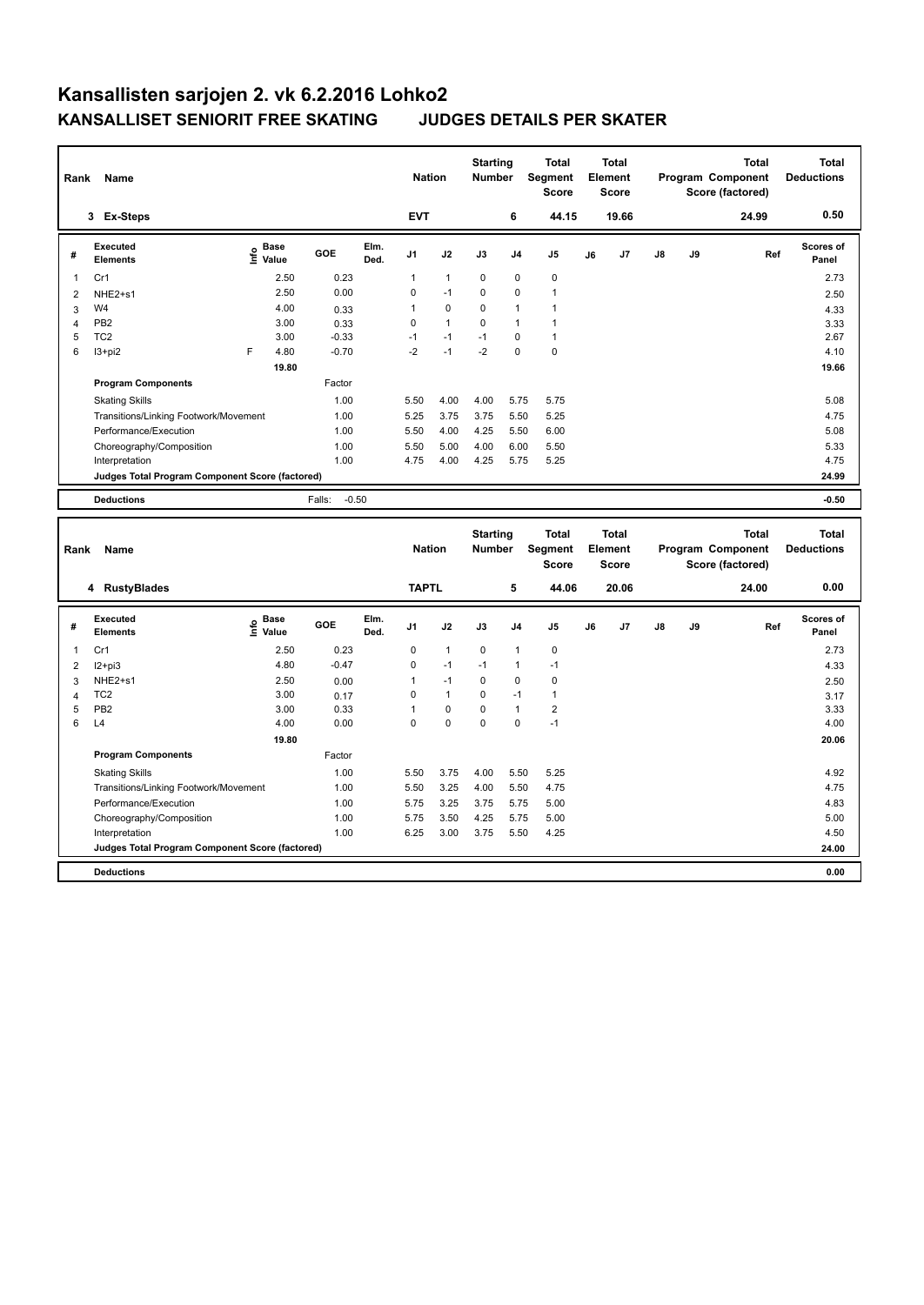| Rank           | Name                                            |                              |         |              | <b>Nation</b>  |              | <b>Starting</b><br><b>Number</b> |                | <b>Total</b><br>Segment<br><b>Score</b> |    | <b>Total</b><br>Element<br><b>Score</b> |               |    | <b>Total</b><br>Program Component<br>Score (factored) | <b>Total</b><br><b>Deductions</b> |
|----------------|-------------------------------------------------|------------------------------|---------|--------------|----------------|--------------|----------------------------------|----------------|-----------------------------------------|----|-----------------------------------------|---------------|----|-------------------------------------------------------|-----------------------------------|
|                | 5 All Stars                                     |                              |         |              | <b>HL</b>      |              |                                  | $\overline{7}$ | 40.66                                   |    | 16.83                                   |               |    | 23.83                                                 | 0.00                              |
| #              | Executed<br><b>Elements</b>                     | <b>Base</b><br>١in<br>Value  | GOE     | Elm.<br>Ded. | J <sub>1</sub> | J2           | J3                               | J <sub>4</sub> | J <sub>5</sub>                          | J6 | J7                                      | $\mathsf{J}8$ | J9 | Ref                                                   | <b>Scores of</b><br>Panel         |
| $\mathbf{1}$   | $12+pi2$                                        | 4.10                         | $-0.50$ |              | $-1$           | $-1$         | $-1$                             | $\mathbf 0$    | $-1$                                    |    |                                         |               |    |                                                       | 3.60                              |
| 2              | TC <sub>1</sub>                                 | 2.00                         | $-0.20$ |              | $-1$           | $-1$         | 0                                | $\mathbf 0$    | $-1$                                    |    |                                         |               |    |                                                       | 1.80                              |
| 3              | PB <sub>2</sub>                                 | 3.00                         | $-0.17$ |              | $-1$           | $\mathbf 0$  | $\Omega$                         | $-1$           | 0                                       |    |                                         |               |    |                                                       | 2.83                              |
| $\overline{4}$ | W <sub>4</sub>                                  | 4.00                         | 0.00    |              | $-1$           | $\mathbf{1}$ | $\Omega$                         | $\mathbf 0$    | $\mathbf 0$                             |    |                                         |               |    |                                                       | 4.00                              |
| 5              | NHE2+s1                                         | 2.50                         | $-0.40$ |              | $-1$           | $-1$         | $\mathbf 0$                      | $-1$           | $-1$                                    |    |                                         |               |    |                                                       | 2.10                              |
| 6              | Cr1                                             | 2.50                         | 0.00    |              | $\Omega$       | $\mathbf 0$  | $\mathbf{1}$                     | $\Omega$       | $\mathbf 0$                             |    |                                         |               |    |                                                       | 2.50                              |
|                |                                                 | 18.10                        |         |              |                |              |                                  |                |                                         |    |                                         |               |    |                                                       | 16.83                             |
|                | <b>Program Components</b>                       |                              | Factor  |              |                |              |                                  |                |                                         |    |                                         |               |    |                                                       |                                   |
|                | <b>Skating Skills</b>                           |                              | 1.00    |              | 5.00           | 3.00         | 4.50                             | 5.25           | 4.75                                    |    |                                         |               |    |                                                       | 4.75                              |
|                | Transitions/Linking Footwork/Movement           |                              | 1.00    |              | 4.75           | 3.00         | 4.25                             | 5.00           | 4.50                                    |    |                                         |               |    |                                                       | 4.50                              |
|                | Performance/Execution                           |                              | 1.00    |              | 5.00           | 3.25         | 4.50                             | 5.25           | 5.00                                    |    |                                         |               |    |                                                       | 4.83                              |
|                | Choreography/Composition                        |                              | 1.00    |              | 5.50           | 4.00         | 4.50                             | 5.50           | 5.00                                    |    |                                         |               |    |                                                       | 5.00                              |
|                | Interpretation                                  |                              | 1.00    |              | 5.25           | 4.00         | 4.50                             | 5.25           | 4.50                                    |    |                                         |               |    |                                                       | 4.75                              |
|                | Judges Total Program Component Score (factored) |                              |         |              |                |              |                                  |                |                                         |    |                                         |               |    |                                                       | 23.83                             |
|                | <b>Deductions</b>                               |                              |         |              |                |              |                                  |                |                                         |    |                                         |               |    |                                                       | 0.00                              |
|                |                                                 |                              |         |              |                |              |                                  |                |                                         |    |                                         |               |    |                                                       |                                   |
| Rank           | Name                                            |                              |         |              | <b>Nation</b>  |              | <b>Starting</b><br><b>Number</b> |                | <b>Total</b><br>Segment<br><b>Score</b> |    | <b>Total</b><br>Element<br><b>Score</b> |               |    | <b>Total</b><br>Program Component<br>Score (factored) | <b>Total</b><br><b>Deductions</b> |
|                | 6 Frozen Illusions                              |                              |         |              | <b>SAIML</b>   |              |                                  | 4              | 31.75                                   |    | 14.50                                   |               |    | 19.25                                                 | 2.00                              |
| #              | Executed<br><b>Elements</b>                     | <b>Base</b><br>lnfo<br>Value | GOE     | Elm.<br>Ded. | J <sub>1</sub> | J2           | J3                               | J <sub>4</sub> | J <sub>5</sub>                          | J6 | J7                                      | J8            | J9 | Ref                                                   | <b>Scores of</b><br>Panel         |
| $\mathbf{1}$   | W <sub>3</sub>                                  | 3.10                         | 0.13    |              | 0              | $\mathbf{1}$ | $\mathbf{1}$                     | $\mathbf 0$    | $\pmb{0}$                               |    |                                         |               |    |                                                       | 3.23                              |
| 2              | $12+pi2$                                        | 4.10                         | $-0.50$ |              | $-1$           | $-1$         | $-1$                             | $\mathbf 0$    | $-2$                                    |    |                                         |               |    |                                                       | 3.60                              |
| 3              | TC <sub>1</sub>                                 | 2.00                         | $-0.20$ |              | $-1$           | $-1$         | $\mathbf 0$                      | $\Omega$       | $-1$                                    |    |                                         |               |    |                                                       | 1.80                              |

4 PB2 3.00 -0.33 -1 -1 -1 0 0 2.67 5 NHE2+sB F 2.00 -0.70 -2 -3 -3 -1 -2 1.30 6 Co1 F 2.50 -0.60 -2 -2 -2 -1 -2 1.90

Factor

Skating Skills 4.75 3.00 3.50 4.75 4.00 1.00 4.08

Transitions/Linking Footwork/Movement 1.00 4.25 3.50 3.00 4.75 3.50 3.75 Performance/Execution 1.00 4.25 3.25 2.75 4.50 3.75 3.75 Choreography/Composition 1.00 4.50 4.00 3.25 4.75 4.00 4.17 Interpretation 1.00 4.00 3.00 2.75 4.50 3.50 3.50

**Deductions CONSERVING THE VIOLATION:**  $-1.00$  Falls:  $-1.00$  **-2.00** -2.00 **Judges Total Program Component Score (factored) 19.25**

**Program Components** 

 **16.70 14.50**